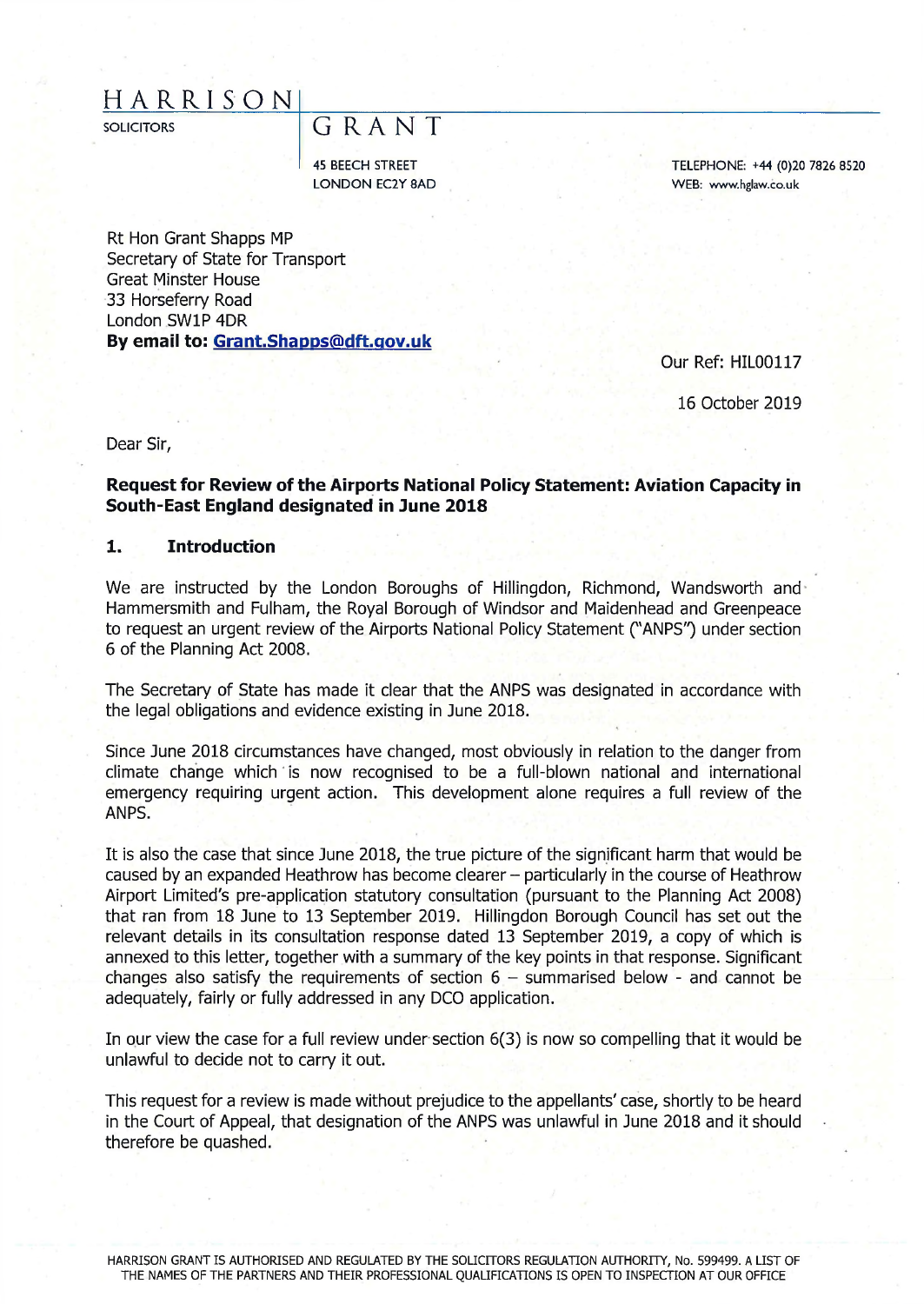# **2. The 2018 Airports National Policy Statement**

The 2018 ANPS decided, inter alia:

"2.32 Having reviewed the work of the Airports Commission and considered the evidence put forward on the issue of airport capacity, the Government believes that there is clear and strong evidence that there is a need to increase capacity in the South East of England by 2030 by constructing one new runway. The Government also agrees with the Airports Commission that this can be delivered within the UK's obligations under the Climate Change Act 2008. The Government considers that following the country's decision to leave the European Union the country will increasingly look beyond Europe to the rest of the world, and so the *importance of maintaining the UK's hub status, and in that context long haul connectivity in particular, has only increased ."* 

### **3. Section 6 Planning Act 2008**

Under the Planning Act the Secretary of State must review each national policy statement whenever the Secretary of State thinks it appropriate to do so.

In deciding when to review a national policy statement the Secretary of State must, under section 6(3), consider whether—

(a) since the time when the statement was first published or (if later) last reviewed, there has been a significant change in any circum stances on the basis of which any of the policy set out in the statement was decided, *(b)* the change was not anticipated at that time, and

*(c)* if the change had been anticipated at that time, any of the policy set out in the statement would have been materially different.

### **4. Climate Change Act 2008**

Under the Climate Change Act the Secretary of State has a duty to ensure that the net UK carbon budget is lower than the 1990 baseline.

The duty is met, in part, by setting targets for a reduction of carbon and greenhouse gas emissions compared to 1990 levels.

When the ANPS was designated that target was 80%. The ANPS specifically refers to the 80% target when considering carbon emissions associated with the proposed NWR Scheme:

5.71 The UK's obligations on greenhouse gas emissions are set under the 2008 *Clim ate Change Act. Under this fram ework, the UK has a 2050 target to reduce its greenhouse gas emissions by at least 80% on 1990 levels, and has a series* of five year carbon budgets on the way to 2050.

The target was amended by the Climate Change Act 2008 (2050 Target Amendment Order) which came into force on 27 June 2019  $-$  a year after the designation of the ANPS.

The amendments changed the target from a minimum of 80% to a minimum of 100% i.e. to "at least 100% lower than the 1990 baseline" - that is to a target of net zero.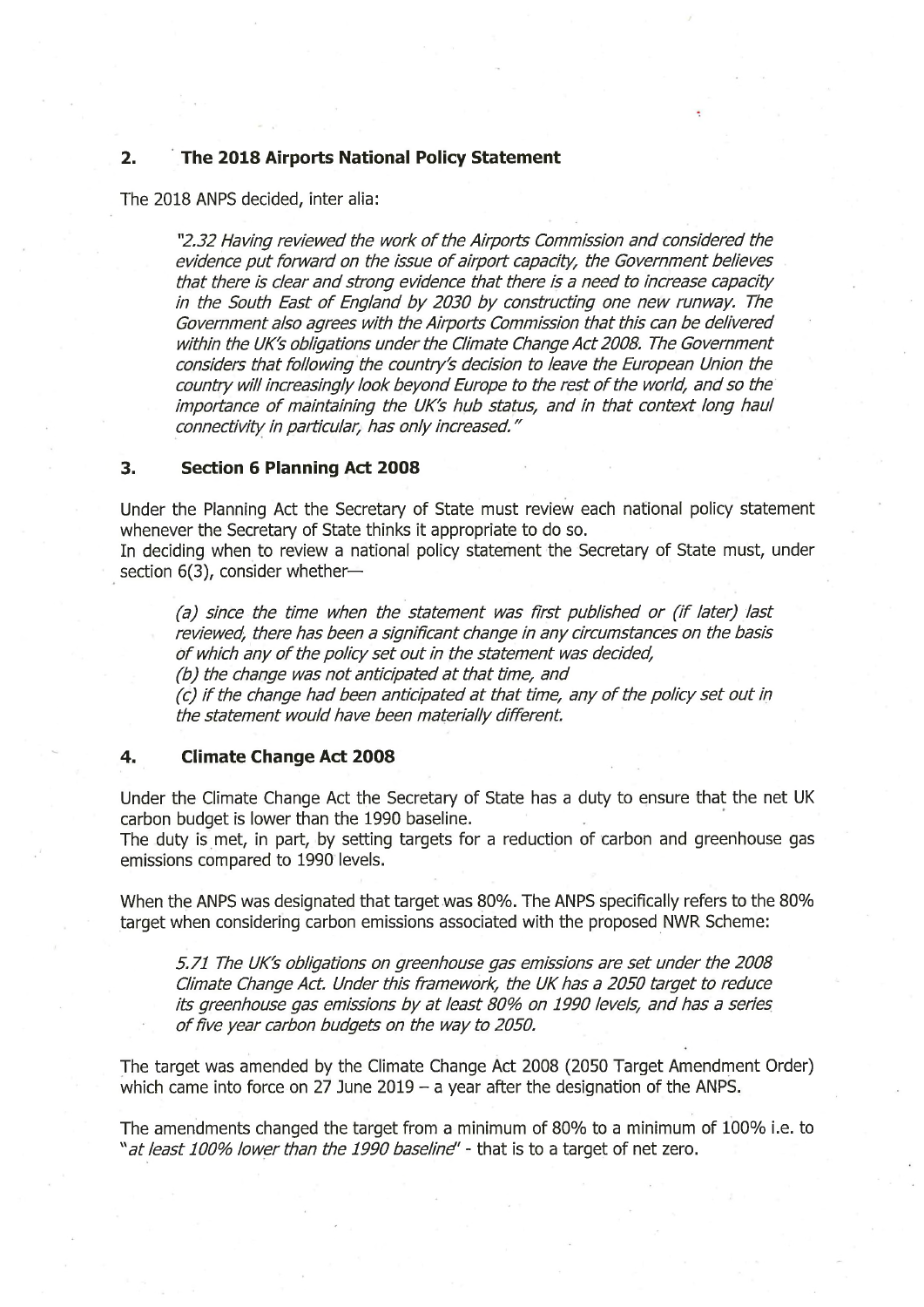Under the terms of section 2 of the Climate Change Act the power to amend may be exercised only if it appears to the Secretary of State "that there have been **significant developments** *in (i) scientific knowledge about climate change or (ii) European or international law or policy that make it appropriate to do so*". To justify amendment the developments in scientific knowledge about climate change must, have taken place "since the evidential basis for the previous exercise was established'.

The preamble to the Climate Change Act 2008 (2050 Target Amendment) Order 2019 which introduced the amendment therefore states that:

The Secretary of State considers that since the Act was passed, there have *been significant developments in scientific knowledge about climate change that m ake it appropriate to am end the percentage specified in section 1(1) of the Act.* 

### **(emphasis** added)

The Climate Change Act 2008 (2050 Target Amendment) Order 2019 was passed under the affirmative resolution procedure. It is clear that Parliament, by approving the Secretary of State's draft Order, accepted that there had been significant developments in scientific knowledge about climate change which made it appropriate to amend the target in section 1(1) of the Climate Change Act 2008;

The same reasoning applies to the need for a review under the Planning Act 2008.

If there are significant changes in evidence (such as scientific knowledge) and/or policy which the Secretary of State (and Parliament) believes justify an amendment to the targets in the Climate Change Act, then those changes are relevant to a review of an NPS which decides a need for expansion in aviation, not least because aviation is one of the most energy and carbon intensive forms of transport.

Further, increasing the target to 100%, reducing the allowable level of emissions from about 120 million tonnes of  $CO<sub>2</sub>$  to zero is clearly a material and significant difference that should be reflected in the policy within the ANPS. This clearly impacts the assessmentof, *inter alia*, carbon emissions in the ANPS.

# **5. The Secretary of State's position on review**

We understand the Secretary of State's position in relation to a review is as set out in his 30 August 2019 skeleton argument in the Court of Appeal (in the appeal by Plan B. Earth). The Secretary of state said:

"23. ... neither the May 2019 CCC Report nor the Amended 2050 Target were available to the SST to consider when deciding whether to designate the ANPS.  $\sim$ 

24. ... It has from the outset been the SST's case that s. 6 of the PA 2008 provides a mechanism by which future changes in climate change obligations, policy or science can be dealt with ... On 2 May 2019, Plan B itself made a request for a review of the ANPS in light of the May 2019 CCC Report. That request is being considered and the SST will take into account not only the May 2019 CCC Report and the Government response (i.e. the Amended 2050 target) but also - if available - further anticipated advice from the CCC specifically addressing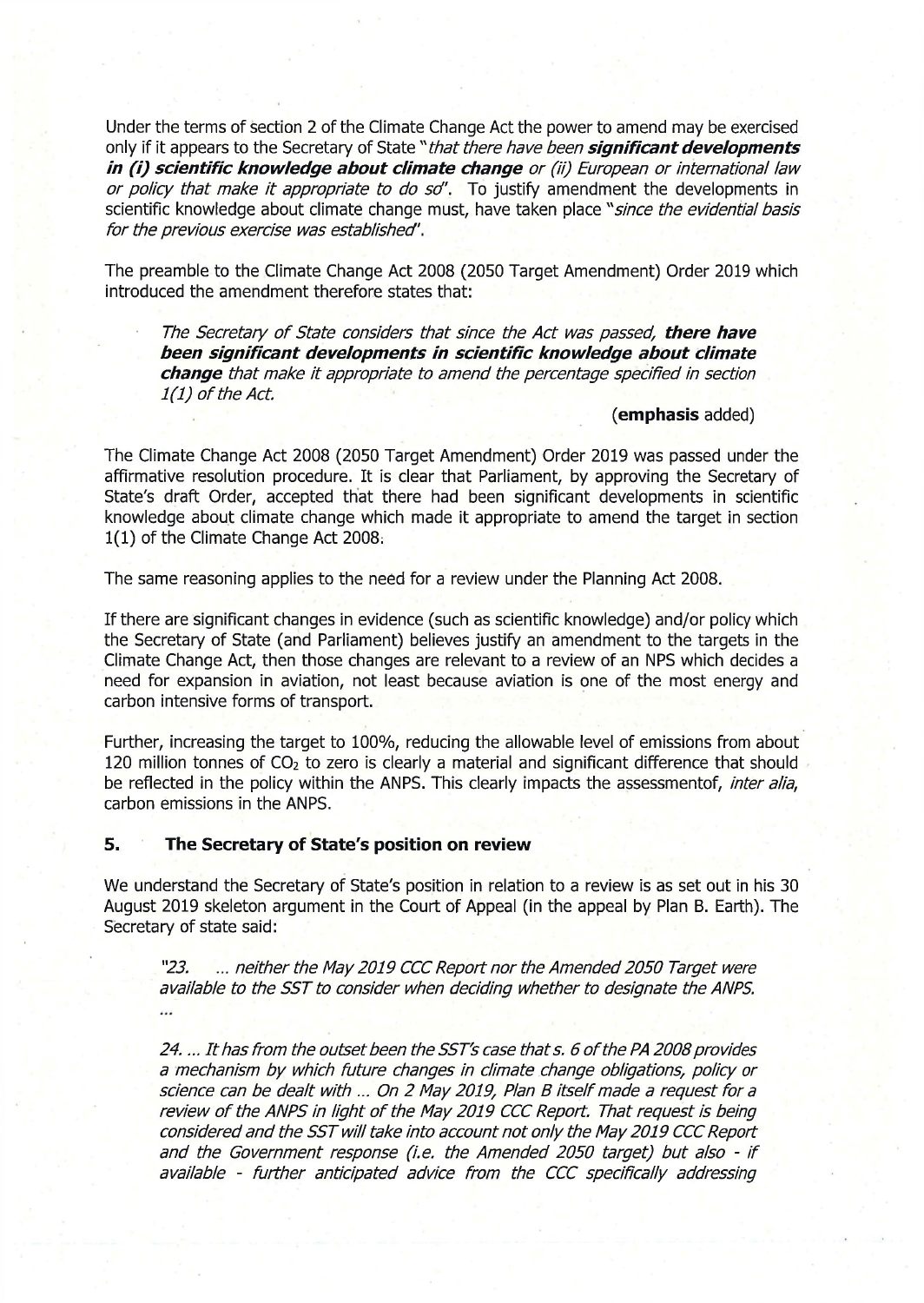aviation emissions. The matters to be addressed when considering whether to review the ANPS under s. 6 of the PA 2008 will thus encompass the Paris Agreement (since that is the subject of the May 2019 CCC Report) and relate to the same substantive issues raised by Plan B in this appeal. Moreover, the *Government intends to publish the Aviation Strategy White Paper. This has* already been the subject of consultation and will replace the APF. It will set the *wider framework for aviation policy, including on climate change.*"

### **6. The advice from the Committee on Climate Change**

The advice anticipated by the Secretary of State in his skeleton argument has now been produced.

On September 24th 2019 the CCC provided to you, by letter, its recommended policy approach for aviation. It summarised the recommendations as follows:

- *1. "Addressing international aviation and shipping (IAS) em issions is strategically important. The primary policy approach to reducing IAS emissions should be* international. Formal inclusion of IAS emissions in the UK net-zero target would *complement agreed international policies and should not be interpreted as a* unilateral UK approach to reducing emissions in these sectors.
- *2. The planning assum ption fo r in ternational aviation and shipping should be to* achieve net-zero emissions by 2050. This should be reflected in the Government's forthcoming Aviation Strategy and as their Clean Maritime Plan is taken forward. It means reducing actual emissions in these sectors and is likely to require some use of greenhouse gas removals (GGRs) to offset remaining *em issions.*
- 3. The Government can take steps towards enabling international aviation and *shipping to reach net-zero em issions in the UK and internationally by establishing* a new market for GGRs. Such a strategy could create a significant new global export opportunity for the UK in greenhouse gas removal technology and *expertise."*

In further detail the letter clarifies its advice as follows:

*Managing demand. Measures should be put in place to limit growth in demand* to at most 25% above current levels by 2050. These could include carbon pricing, *a frequent flyer levy, fiscal measures to ensure aviation is not undertaxed compared to other transport sectors (e.g. fuel duty, VAT), reforms to Air* Passenger Duty, or management of airport capacity. Research commissioned by the Department for Transport concludes that UK demand management policies *in aviation are unlikely to lead to carbon leakage in aggregate.* 

**Airport capacity.** The Government should assess its airport capacity strategy *in the context of net zero. Specifically, investments will need to be demonstrated to m ake econom ic sense in a net-zero w orld and the transition tow ards it. Current planned additional airport capacity in London, including the third runw ay* at Heathrow, is likely to leave at most very limited room for growth at non-*London airports. "* 

(Emphasis added)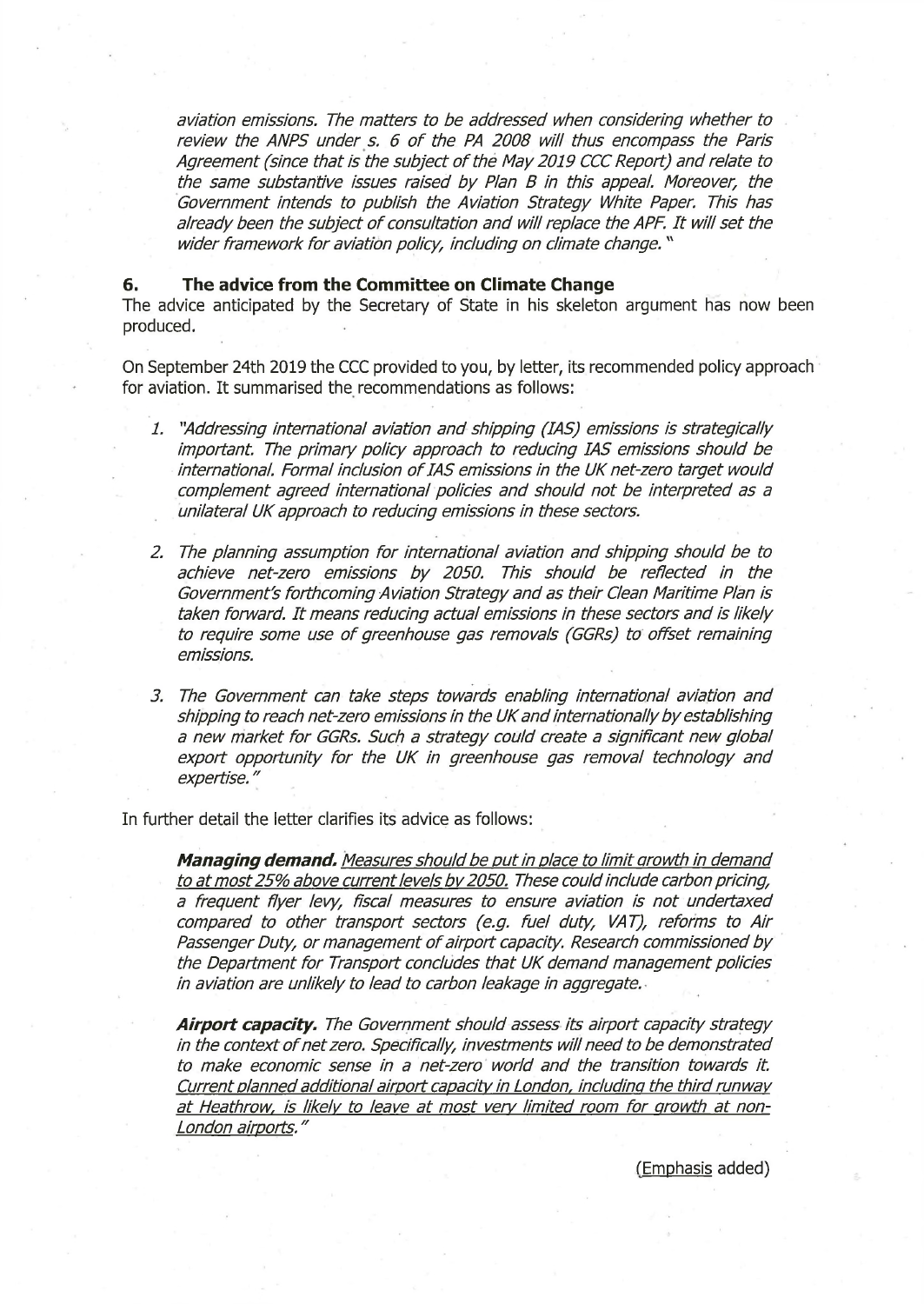The ANPS was decided on the basis that international aviation would have to meet the CCC's planning assumption, as pre-dated the change of the law, of  $37.5$  MtCO<sub>2</sub> in 2050 (see e.g. ANPS para 5.75). The CCC's planning assumption for net-zero is now that *"the IAS sectors* should ... achieve net-zero emissions by 2050' and this "will require reducing IAS emissions as far as possible." In this context, the CCC advice is that emissions from aviation can be reduced to 30.0 MtCO<sub>2</sub> (i.e. this represents a 20% reduction in the planning assumption).

With expansion at Heathrow, the Government's modelling shows that emissions from aviation will rise, before falling to  $37.5$ MtCO<sub>2</sub> in 2050. The planning assumption is now out-dated. It is clear that expansion at Heathrow is not, on the evidence justifying the ANPS, compatible with the change in circumstances.

The change in circumstances relating to climate change clearly affects the evidence upon which the ANPS was based, including (but not limited to) demand, growth, economics, environmental harm and ultimately the need for expansion. Further, the CCC's advice that "current planned additional airport capacity in London, including the third runway at Heathrow, is likely to leave at most very limited room for growth at non-London airports" reopens the need for a 3rd runway at Heathrow if, as seems now to be the case, this is at the cost of growth at non-London airports around the UK.

# **7. Further significant changes in circumstances**

The recognition of, and scientific knowledge relating to, a climate emergency is not the only significant change in circumstances which should be considered under section 6 of the Planning Act.

These changes can be broadly divided into non-Heathrow specific changes, and Heathrow specific changes, some of which are also relevant to climate change.

### **8. Non-Heathrow specific changes**

The ANPS identified Heathrow as the preferred location for additional capacity. However, the ANPS recognises that it is Government policy<sup>1</sup> to allow for increased aviation capacity through the intensification of use of existing runways:

*"1.39 Having analysed the responses, the Governm ent has confirm ed that it is* supportive of airports beyond Heathrow making best use of their existing runways. However, we recognise that the development of airports can have positive and negative impacts, including on noise levels. We consider that any *proposals should be judged on their individual merits by the relevant planning* authority, taking careful account of all relevant considerations, particularly *econom ic and environm ental im pacts."* 

No details of the projects that were anticipated to come forward were presented. The ANPS was accompanied by a Strategic Environmental Assessment ("SEA") which required a cumulative assessment of the impacts of Heathrow Expansion with other plans and programmes. In terms of Aviation, the SEA did not identify any likely significant effects of Heathrow expansion in cumulation with other airport expansion proposals - this is because it did not clearly assess combined impacts across multiple projects.

<sup>&</sup>lt;sup>1</sup> Contained in policy paper "Aviation strategy: making best use of existing runways".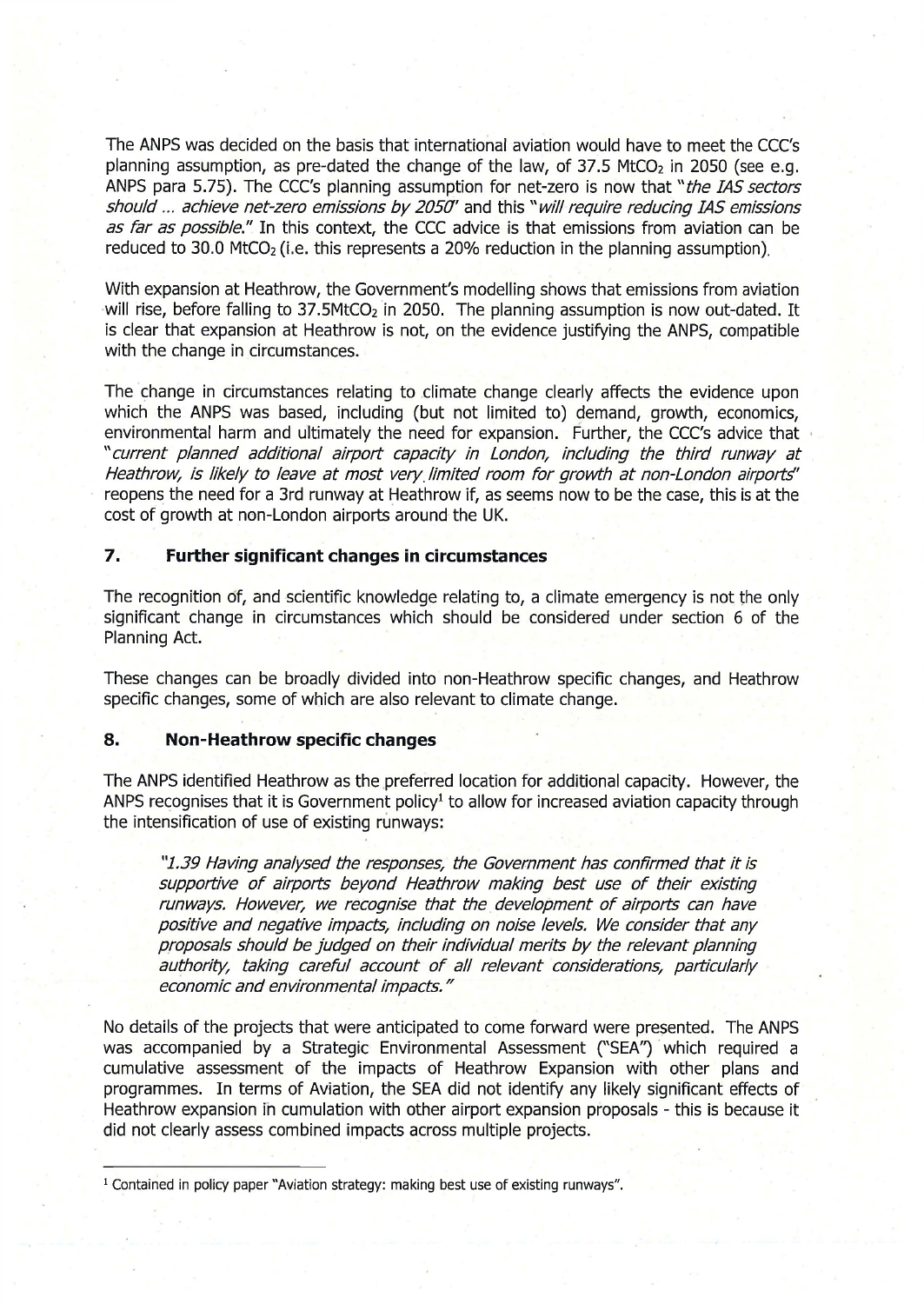Whilst expansion at Gatwick was considered in the SEA, it was only considered as an alternative to expansion at Heathrow. The ANPS concluded in favour of Heathrow; on the face of it, there would be little to assess cumulatively i.e. yes to Heathrow, no to Gatwick. However, since publication of the ANPS, Gatwick has confirmed that they can and will rely on the Government's policy of making best use of existing runways outlined above to justify the use of its emergency runway as a second runway in order to increase the capacity of the airport.<sup>2</sup> The proposals are currently being prepared to be submitted for Development Consent as a nationally significant infrastructure project. The proposals are significant. They would result in approximately 60,000-75,000 more air traffic movements (ATMS) per annum with most of these being delivered early.

In addition, we are aware of expansion proposals at Luton Airport for a further 100,000 ATMS (approx). Again, these are not inconsequential on their own; when combined with Gatwick they give a total of 160,000-175,000 compared with an additional 260,000 planned at Heathrow under the ANPS. The SEA accompanying the ANPS only appeared to assess the Heathrow expansion figure. These are significant changes, which (at least in terms of the impact on climate change) were not, and probably could not have been, anticipated at the time of the ANPS. In any event, such expansion is not compatible with the CCC's advice set out above and will also have considerable environmental impacts which have not been considered in the ANPS. An appraisal by Sky News suggests that the combined expansion at all airports across UK would increase passenger demand by 67% in next 10-20 years, clearly incompatible with the CCC advice of 'at most 25%' by 2050.<sup>3</sup>

Further, the recent proposals at Gatwick and Luton, impact the Airspace Modernisation Strategy in a way not considered by the ANPS.

The ability to deliver the ANPS is predicated on how airspace slots into place through the airspace change process; the more planes in the sky, the greater the constraints each airport has in accommodating flightpaths and managing noise impacts.

The emerging expansion plans (not envisaged in the ANPS) together with the Airspace Modernisation Strategy (developing after the ANPS) have the potential to influence two factors:

- the ability to manage flight paths to reduce noise impacts. Given the extent of impacts already identified with Heathrow expansion this has serious ramifications for the primary form of mitigation, i.e. avoidance of harm.
	- the cumulative impacts of overflights from different airports. For example, Luton Airport operators have identified that residents in Hillingdon could be impacted by their expansion proposals which would then be in combination with Heathrow expansion - these were not assessed in the ANPS. Impacts from additional flights at Gatwick together with Heathrow would also be felt across a wide area of London. These are likely significant effects not adequately assessed in the ANPS.

The proposed expansion will also impact transportation networks in ways not anticipated in the ANPS.

<sup>&</sup>lt;sup>2</sup> See https://www.gatwickairport.com/globalassets/business--community/growing-gatwick/master-plan-[2019/aatwick-master-plan-2019.pdf](http://www.aatwickairport.com/alobalassets/business-communitv/Qrowinq-Qatwick/master-plan-2019/aatwick-master-plan-2019.pdf)

<sup>3</sup><https://news.skv.com/storv/uk-airport-expansion-plans-make-2050-climate-chanqe-tarqet-unlikely-11836533>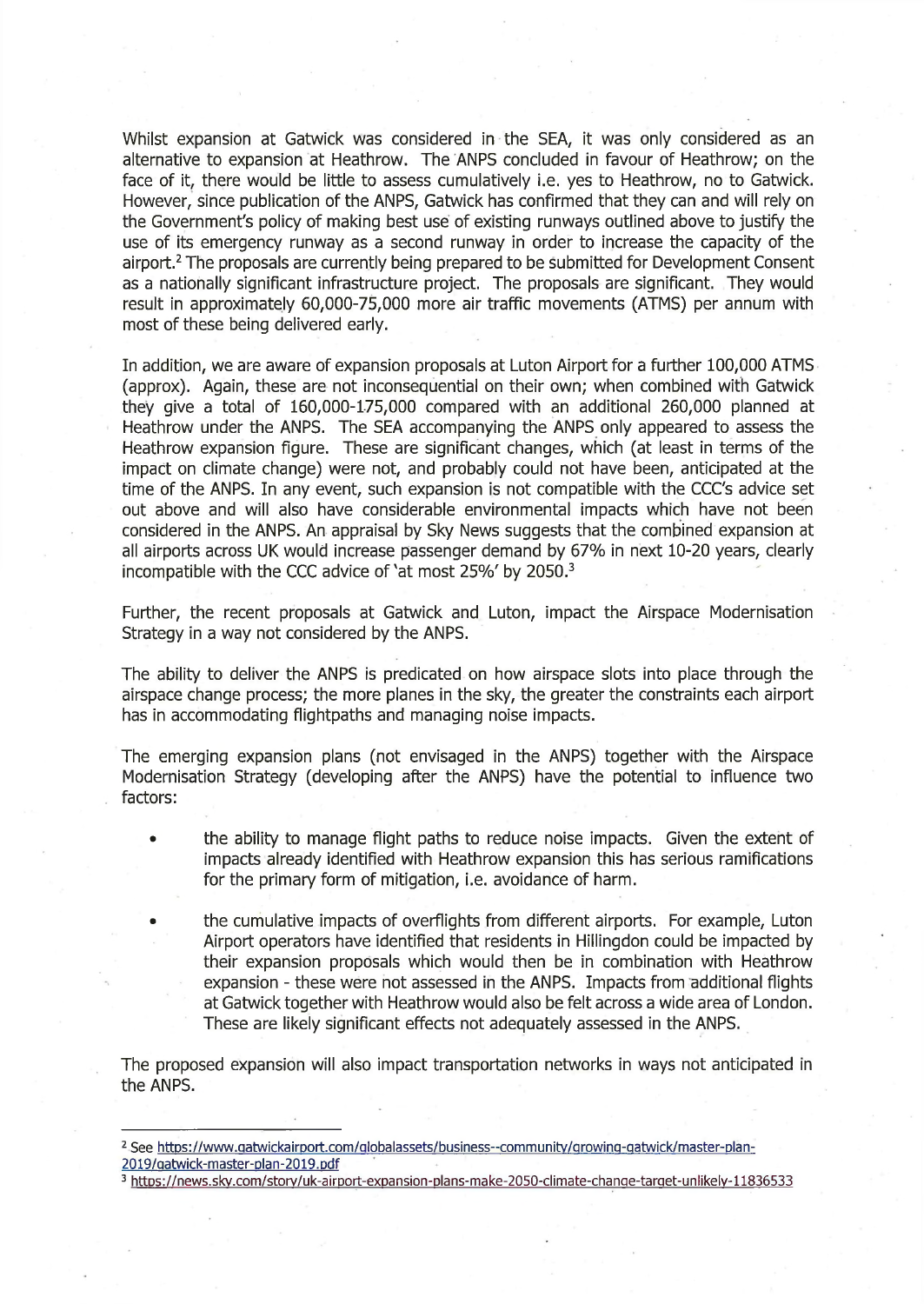The SEA accompanying the ANPS identified a number of likely significant effects on the road network as a consequence of Heathrow Expansion alone. It did not assess the implications of an expanded Gatwick in addition to expansion at Heathrow. Both airports are served by the.M25 sharing the same westward road links and both airports rely on the rail networks into and out of London. This additional transport impact also infects the assessment of air quality in the ANPS; there will inevitably be more traffic in central London as a result of expansion at Gatwick, Luton and Heathrow than anticipated in the ANPS.

The cumulative impact of all these proposals has significant implications for delivering increased aviation capacity within responsible and effective environmental limits, which were neither considered nor addressed when the APNS was designated.

#### **9. Heathrow-specific changes**

The ANPS decided that:

"1.29 The overall conclusions of the Appraisal of Sustainability show that (provided any scheme remains within the parameters and boundaries in this policy), whilst there will be inevitable harm caused by a new Northwest Runway at Heathrow Airport in relation to some topics, the need for such a scheme, the *obligation to m itigate such harm as fa r as possible, and the benefits that such a* scheme will deliver, outweigh such harm. However, this is subject to the assessment of the effects of the preferred scheme, identification of suitable *m itigation, and m easures to secure and deliver the relevant m itigation ."* 

(our emphasis)

It is now clear that the Heathrow Scheme proposed by HAL does not fit within the parameters and boundaries in the policy and that further schemes  $-$  for example proposed by Arora  $-$  are also being pursued.

The true Heathrow Scheme has now been revealed in the recent consultation. For the first time, there is a reliable picture of the very significant harm which an expanded Heathrow would cause. The disbenefits of expansion are now clearer and they easily outweigh the perceived benefits which, it is also now clear, were grossly exaggerated in the first place. The changes are briefly summarised in the following points (for more detail see Hillingdon's consultation response of 13 September 2019):

- 1. The proposed 4 year construction programme is simply not achievable.
- 2. HAL's Early Growth proposal means that, starting in 2022, the number of flights would increase by 25,000 from the current capped 480,000 a year to 505,000 a year by 2025, with consequential noise and air pollution harm.
- 3. There will be a significant hitherto undisclosed impact on the future of land use in Hillingdon over a number of decades.
- 4. HAL's approach to socio-economic impacts is inconsistent, unclear and contradictory but it is already clear that the projected benefits of the scheme are no-where near those predicted at the time of consultation on and designation the ANPS. For example, the ANPS emphasised the projected local benefits and said over 114,000 new local job opportunities would be created. The consultation has produced a significantly reduced figure of circa 60,000 nationwide. The promise